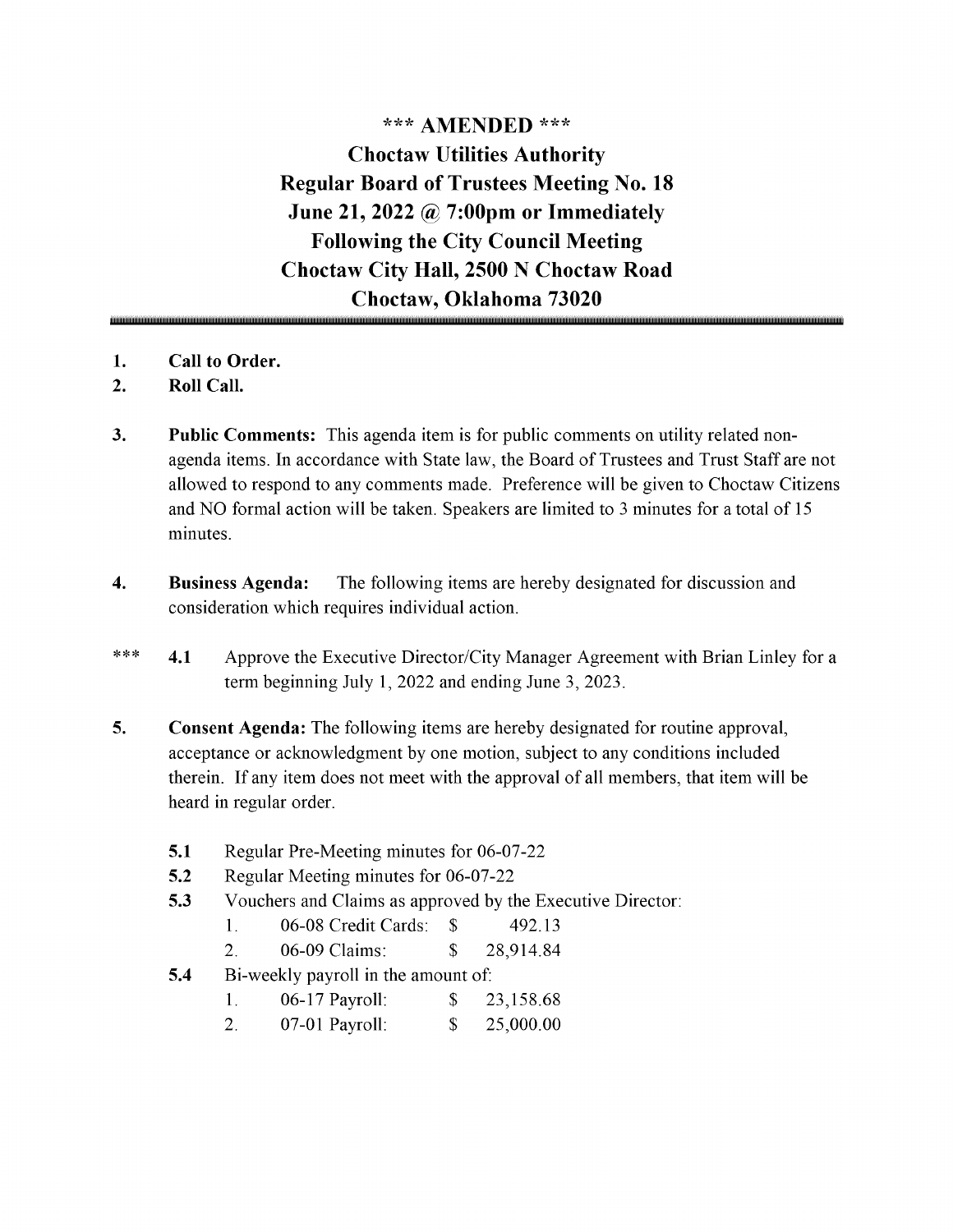- 6. New Business: This item is listed to provide the opportunity for trustee discussion on items which may arise within twenty-four (24) hours prior to this meeting, and therefore, qualify as new business under the Oklahoma Open Meeting Act.
- 7. Trustee/Staff Remarks: This item is listed to provide an opportunity for the trustees and/or staff to make comments and/or request specific agenda items. No action will be taken.
	- 7.1 Board of Trustees;
	- 7.2 Trust Attorney;
	- 7.3 Executive Director; and
	- 7.4 Project Updates

#### 8. Adjournment:

This agenda was posted in prominent public view at Choctaw City Hall on or prior to 5: 00 pm on June 15, 2022, in accordance with the Oklahoma Open Meeting Act.

f A

Amanda Williams, City Clerk

THE CHOCTAW UTILITIES AUTHORITY ENCOURAGES PARTICIPATION FROM ALL ITS CITIZENS. IF PARTICIPATION AT ANY PUBLIC MEETING IS NOT POSSIBLE DUE TO A DISABILITY, PLEASE NOTIFY THE CITY CLERK AT LEAST TWENTY-FOUR( 24) HOURS PRIOR TO THE SCHEDULED MEETING SO THAT NECESSARY

\*\*\* Addendum added June 20, 2022 @ 12:43 pm \*\*\*

Page 2 Regular CUA No. 18 June 21, 2022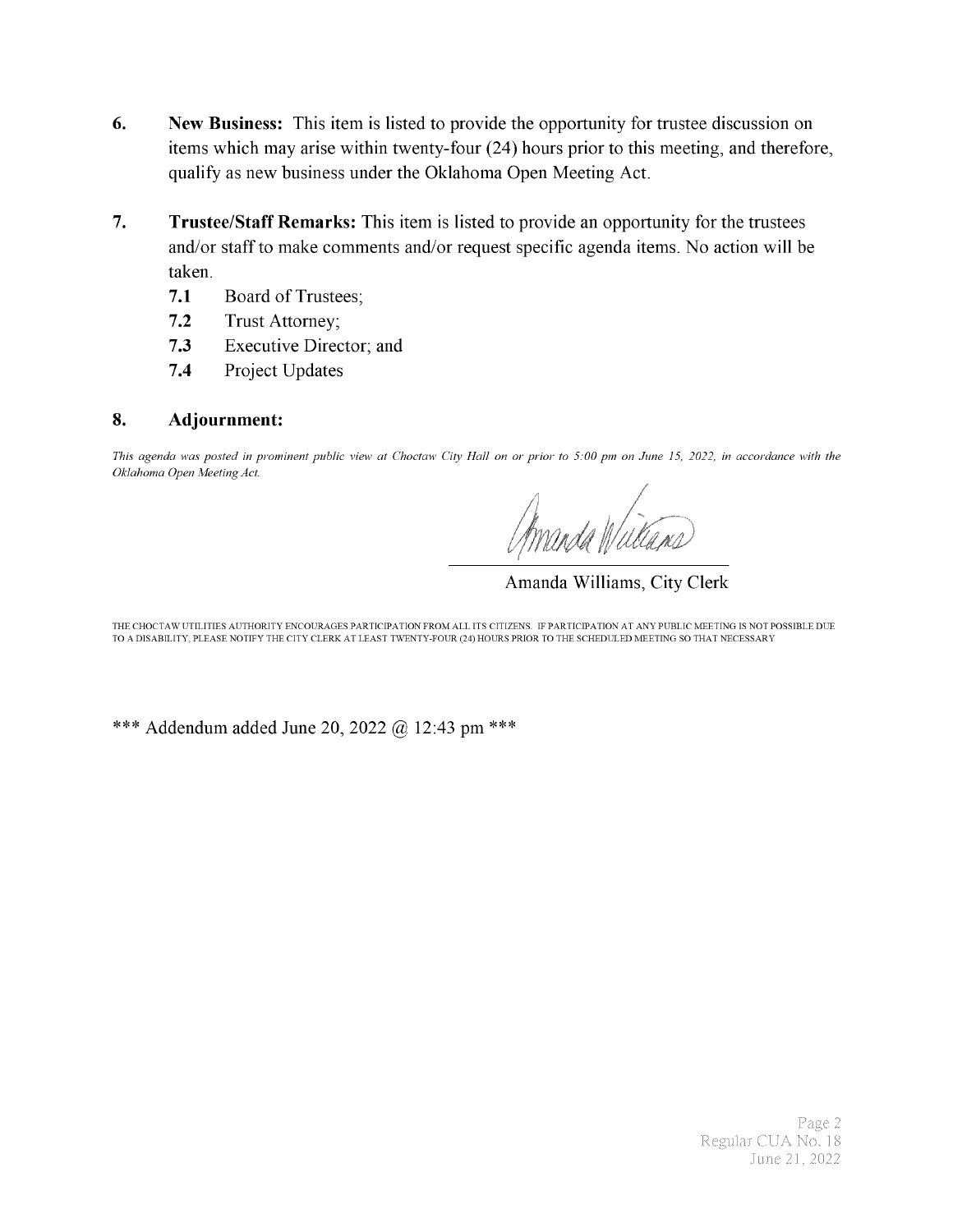#### CITY MANAGER AGREEMENT City of Choctaw, Oklahoma City Manager Agreement

| THE STATE OF OKLAHOMA     |                                 |
|---------------------------|---------------------------------|
|                           | KNOW ALL MEN BY THESE PRESENTS: |
| <b>COUNTY OF OKLAHOMA</b> |                                 |

THIS CITY MANAGER AGREEMENT ("Agreement") is made and entered into effective July 1, 2022 by and between the City of Choctaw, Oklahoma, an Oklahoma municipal corporation (the "City"), the Choctaw Utilities Authority (the "CUA") and Brian Linley (the "Manager").

#### WITNESSETH:

WHEREAS, the City Council of the City of Choctaw (the "Council"), the CUA Board of Trustees (the "Board") and the Manager believe that an employment agreement negotiated between the Council, on behalf of the City, the CUA and the Manager can be mutually beneficial to the City and the CUA, the Manager, and the community they serve;

WHEREAS, when appropriately structured, the Council and the Manager believe an employment agreement can strengthen the Council-Manager relationship by enhancing the excellence and continuity of the management of the City and the CUA for the benefit of its citizens;

WHEREAS, the Council, on behalf of the City, and the Board, on behalf of the CUA, desires to employ the services of the Manager, as the city manager of the City (City Manager) and as the executive director of the CUA (Executive Director), pursuant to the terms, conditions and provisions of this Agreement;

WHEREAS, the Manager has agreed to accept employment as the City Manager and Executive Director, subject to the terms, conditions, and provisions of this Agreement.

NOW, THEREFORE, the City, the CUA and the Manager, for and in consideration of the terms, conditions and provisions hereinafter established have agreed, and do hereby agree as follows:

#### I. Term

1. <sup>1</sup> TERM. The term ofthis Agreement shall begin I July 2022 or an earlier mutually agreeable date ( the "Commencement Date.) and end on June 30, 2023, provided, however, that the term of this Agreement shall be subject to earlier termination, as defined and set forth in this Section and Sections 6.1 and 6.2 below, at the pleasure of the Council and the Board.

1. 2 Extension. The City and CUA may, by action of the Council and Board, and with the consent and approval of the Manager, extend the term of this Agreement.

#### II. Employment

2. <sup>1</sup> CHIEF EXECUTIVE OFFICER. The Manager is the chief executive officer of the city and CUA and shall faithfully perform the duties of the City Manager as prescribed in the job description, as set forth in the City Charter, and City ordinances and, as may be lawfully assigned by the Council and Board( collectively the City Managers Duties). Further, the Manager shall comply with (collectively "Applicable Laws and Authorities"): state and federal law; the City's Charter all City policies, rules, regulations and ordinances as they exist or may hereinafter be amended; and all lawful Council and Board directives. All duties assigned to the Manager by the Council and Board shall be appropriate to and consistent with the professional role and responsibility of the City Manager and Executive Director position.

2. 2 DUTIES. The Council and Board do hereby employ Manager as City Manager and Executive Director to perform the City Managers and Executive Director's Duties in accordance with and pursuant to all applicable Laws and Authorities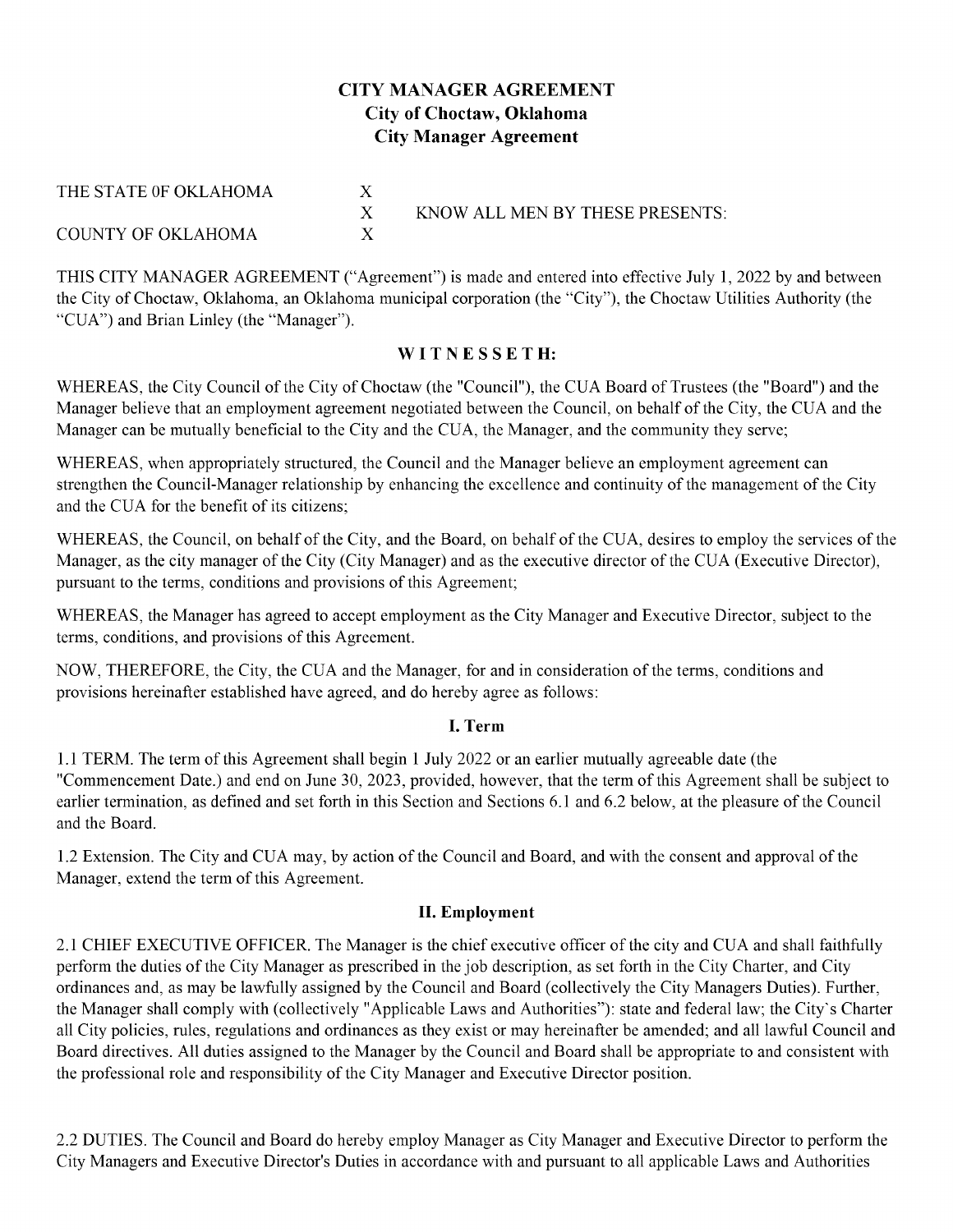and each of the following duties to the full extent not prohibited by or in material conflict with any existing provisions of the City's Charter or Applicable Laws and Authorities:

a. Employ, on behalf of the City and the CUA, all other employees of the City and the CUA.

b. Direct, assign, reassign and evaluate all of the employees of the City and the CUA.

c. Organize, reorganize, and arrange the staff of the city and the CUA.

d. Develop and establish internal regulations, rules, and procedures which the Manager deems necessary for the efficient and effective operation of the City and the CUA.

e. Accept all resignations of employees of the City and the CUA, except the Managers resignation which must be accepted by the Council and Board. The Manager shall perform the City Manager's and Executive Director's Duties with reasonable care, diligence, skill and expertise.

2. <sup>3</sup> REASSIGNMENTS. The Manager cannot be reassigned from the position of city Manager and Executive Director to another position without the Managers prior express written consent

2. 4 COUNCIL MEETINGS. Except to the extent prohibited by or in material conflict with Applicable Laws and Authorities, the Manager shall attend, and shall be permitted to attend, all meetings of the Council and Boards, both public and closed, with the exception of those closed meetings devoted to the consideration of any action or lack of action pertaining to this Agreement, or any amendment thereto, the Managers evaluation, or for purposes of resolving conflicts between individual Council and Board members.

2. <sup>5</sup> CRITICISMS, COMPLAINTS, AND SUGGESTIONS. The Council and Board, individually and collectively, shall refer in a timely manner all substantive criticisms, complaints, and suggestions called to the Council's and Board's attention to the Manager for study and/or appropriate action, and the Manager shall refer the matter(s) to the appropriate City and the CUA employee or shall investigate such matter(s) and inform the Council and Board of the results of such efforts.

2. 6 APPROPRIATIONS. The Council and Board has appropriated, set aside and encumbered, and does hereby appropriate, set aside, and encumber, available and otherwise unappropriated funds of the City and the CUA in an amount sufficient to fund and pay all financial obligations of the City and the CUA pursuant to this Agreement.

2. 7. HOURS OF WORK. The Manager acknowledges the proper performance of the City Managers and Executive Director's Duties require the Manager to generally observe normal business hours and will also often require the performance of necessary services outside of normal business hours. The Manager agrees to devote such additional time as is necessary for the full and proper performance Of the City Manager's and Executive Director's duties and that the compensation herein provided includes compensation for the performance of all such services. However, the City and the CUA intends that reasonable time off be permitted for the Manager, such as is customary for exempt employees so long as the time off does not interfere with the normal conduct of the office of the City Manager and Executive Director. The Manager will devote his full time and effort to the performance of the City Manager's and Executive Director's duties and shall remain in the exclusive employ of the City and the CUA during the tern of this Agreement.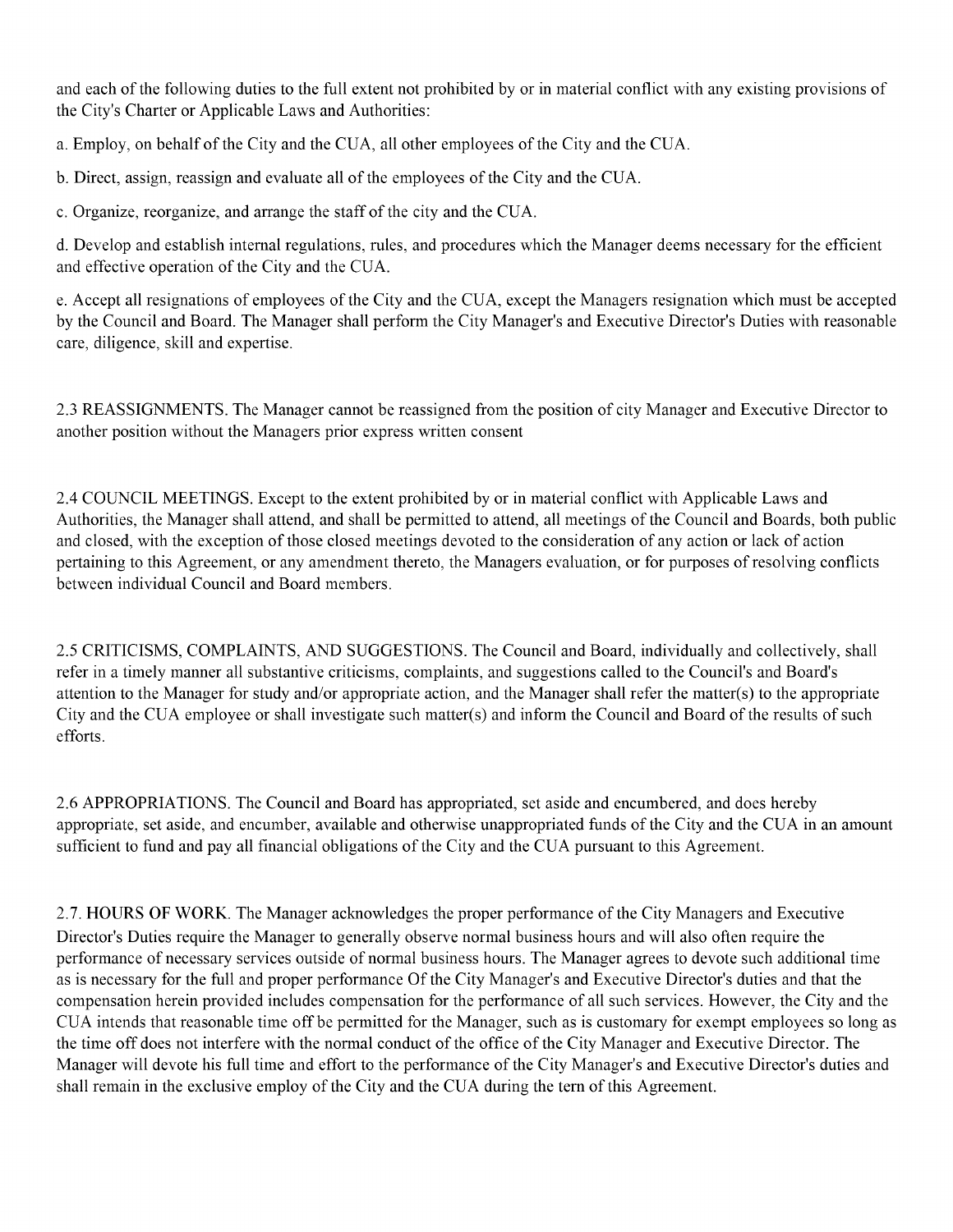#### III. Compensation

3. <sup>1</sup> SALARY. The City and the CUA shall provide the Manager with an annual salary in the sum of\$115, 000. This annual salary rate shall be paid to the Manager in equal installments on the schedule as other City and the CUA employees and shall be paid net of any applicable withholding or deductions required by the Applicable Laws and Authorities.

3.2 SALARY ADJUSTMENTS. At any time during the term of this Agreement, the Council and Board may, in its discretion, review and adjust the salary of the Manager, but in no event shall the Manager be paid less than the salary set forth in Paragraph 3. <sup>1</sup> of this Agreement, except by mutual agreement of the two parties. Such adjustments, if any, shall be made pursuant to lawful Council and Board resolutions, In such event, the parties agree to provide their best efforts and reasonable cooperation to execute a new agreement incorporating the adjusted salary.

3.3 PAID LEAVES-VACATION, SICK/PERSONAL AND HOLIDAY The Manager will be allocated 15 day (120 hours) vacation leave annually, with the first years allocation being immediate. The City Manager may not accumulate vacation leave greater than 30 days ( 240 hours). The vacation leave taken by the Manager will be taken at such time or times as will least interfere with the performance of the City Managers and Executive Directors duties. The Manager is hereby granted the same sick/personal leave benefits as authorized by Council and Board policies for other City and the CUA employees. The Manager shall observe the same legal holidays as provided by the City and the CUA for its employees.

3. 4 BENEFITS. GENERAL. Unless expressly provided otherwise in this Agreement, in addition to those benefits specifically set forth herein, the Manager shall be entitled to the same benefits that are enjoyed by any other City and the CUA employees of the City and the CUA pursuant to all Applicable Laws and Authorities.

3. <sup>5</sup> RETIREMENT BENEFIT. The City and the CUA agrees to allow the Manager to enroll in an applicable national or state savings or retirement plan, as determined by Manager and to make a 15% contribution, of then current salary, for the Manager or on the Manager's behalf in accordance consistent with all Applicable Laws and Authorities.

3. 6 EXPENSES. The City and the CUA shall pay or reimburse the Manager for reasonable expenses incurred by the Manager in the continuing performance of the Manager's duties under this Agreement.

3. 7. CIVIC ACTIVITES. The Manager is encouraged to participate in community and civic organizations and activities. The cost of such activities shall be borne by the City of the CUA.

3.8 CAR ALLOWANCE. The City or the CUA shall compensate Manager \$500.00 per month allowance for use of his personal vehicle. Such allowance shall compensate Manager for associated vehicle cost, i.e. fuel, insurance and all maintenance. In lieu of Car Allowance the City or CUA may elect to provide a vehicle for City Managers use. The Employee's duties require exclusive and unrestricted use of an automobile to be mutually agreed upon and provided to the Employee at the Employer's cost. The Employer shall be responsible for paying for liability, property damage, and comprehensive insurance, and for the operation, maintenance, and repair of the vehicle.

3. 9 GOLF MEMBERSHIP. The City agrees to provide the Manager an annual family membership to the Choctaw Creek Golf Course.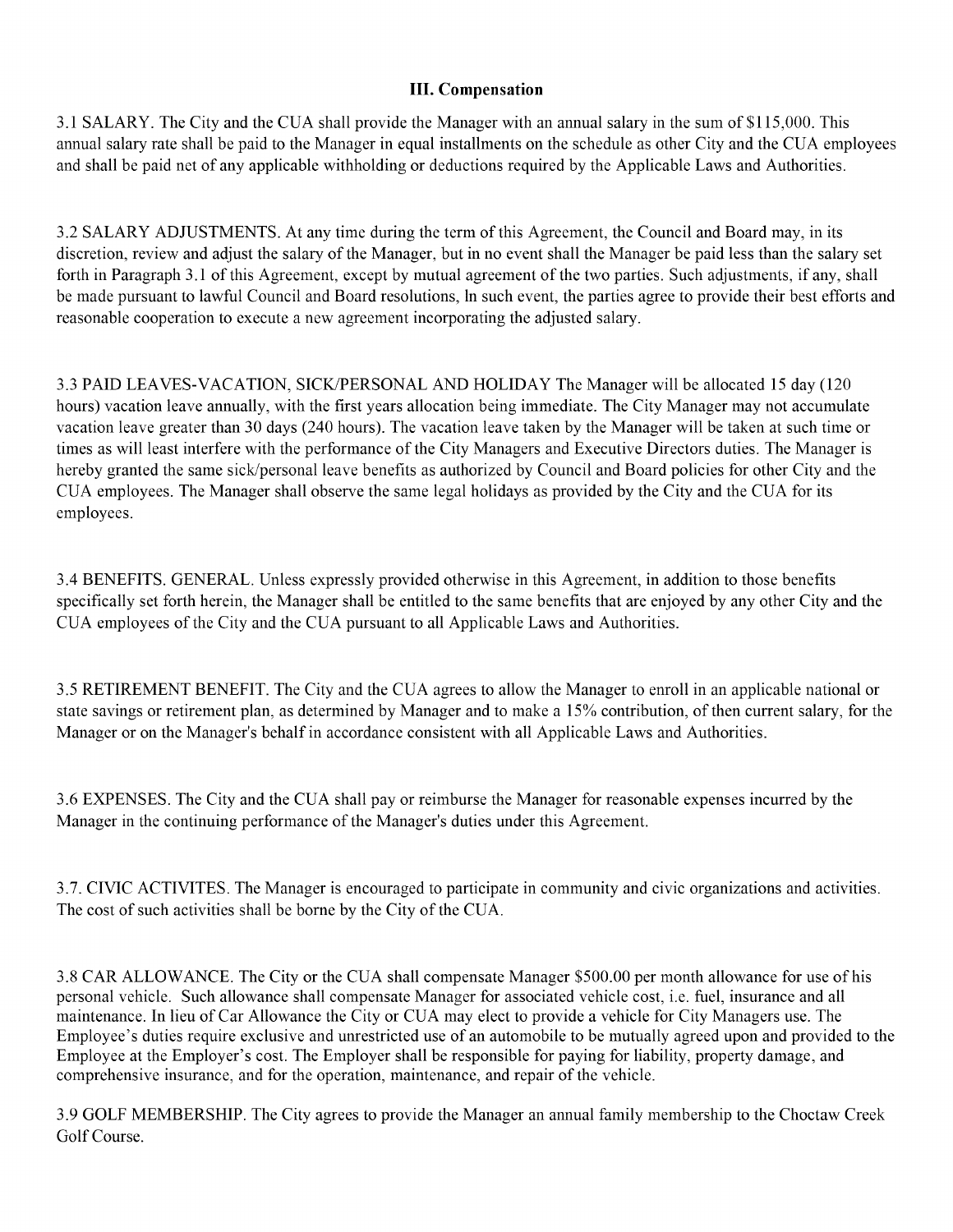#### IV. PROFESSIONAL GROWTH

4. <sup>1</sup> PROFESSIONAL DUES AND SUBSCRIPTIONS. The City and the CUA agrees to budget for and to pay for professional dues and subscriptions of the Manager necessary for continuation and full participation in national and state, associations and organizations as necessary and/or desirable for the good of the City and the CUA through the Managers continued professional participation, growth and advancement when applicable.

4. 2 PROFESSIONAL DEVELOPMENT TRAVEL. The City and the CUA agrees to budget for and to pay for travel and Subsistence expenses of the Manager for professional and official travel and meetings to adequately continue the professional development of the Manager and to pursue necessary official functions for the City or the CUA, including but not limited to the ICMA Annual Conference, the Oklahoma Municipal League, the Oklahoma City Management Association, and such other national, regional, state and local Governmental groups and committees in which the Manager is <sup>a</sup> member. The cost, if applicable, is subject to annual appropriations and normal budgetary constraints.

#### V. PERFORMANCE EVALUATION

5. <sup>1</sup> EVALUATION PROCESS. The Council and Board shall review the Manager's job performance at least once annually with the first review being in December, and subsequent annual reviews to occur during the month of December of each year thereafter unless the parties agree otherwise. The annual performance reviews and evaluations shall be in writing and in accordance with criteria and format developed jointly by the Council, Board and the Manager. The Council and Board shall provide the Manager a reasonable and adequate opportunity to discuss with the Council and Board and/or respond to the Managers evaluation.

5. 2 CONFIDENTIAUTY. Unless the Manager expressly requests otherwise in writing, except to the extent prohibited by or in material conflict with Applicable Laws and Authorities, the evaluation of the Manager shall at all times be conducted in closed session of the Council and Board and shall be considered confidential to the maximum and full extent permitted by law. Nothing herein shall prohibit the Council, the Board or the Manager from sharing the content of the Managers evaluation with their respective legal counsel.

5. <sup>3</sup> MODIFICATION OF EVALUATION PROCESS. In the event the Council and Board determines that the evaluation instrument, format and/or procedure are to be modified by the Council and Board, and such modifications would require new or different performance expectations, then the Manager shall be provided a reasonable period of time to demonstrate such expected performance before being evaluated.

#### VI. TERMINATION

- 6. <sup>1</sup> TERMINATION EVENTS. This Agreement shall terminate upon any ofthe following:
- a. Mutual agreement of the Council, Board and Manager in writing and signed by them;
- b. Retirement or death of the Manager;
- c. Termination of Managers Employment; or
- d. Expiration of the term of this Agreement.

6. 2 SEVERANCE. The Council and Board may end the employment relationship and terminate this Agreement, at the pleasure of the Council and Board, whether with or without good cause, upon written notice to the Manager. The City and the CUA may elect to pay Manager six months' severance pay if the termination event is one of the events specified in Paragraph  $6.1$  (a), (c), or (d).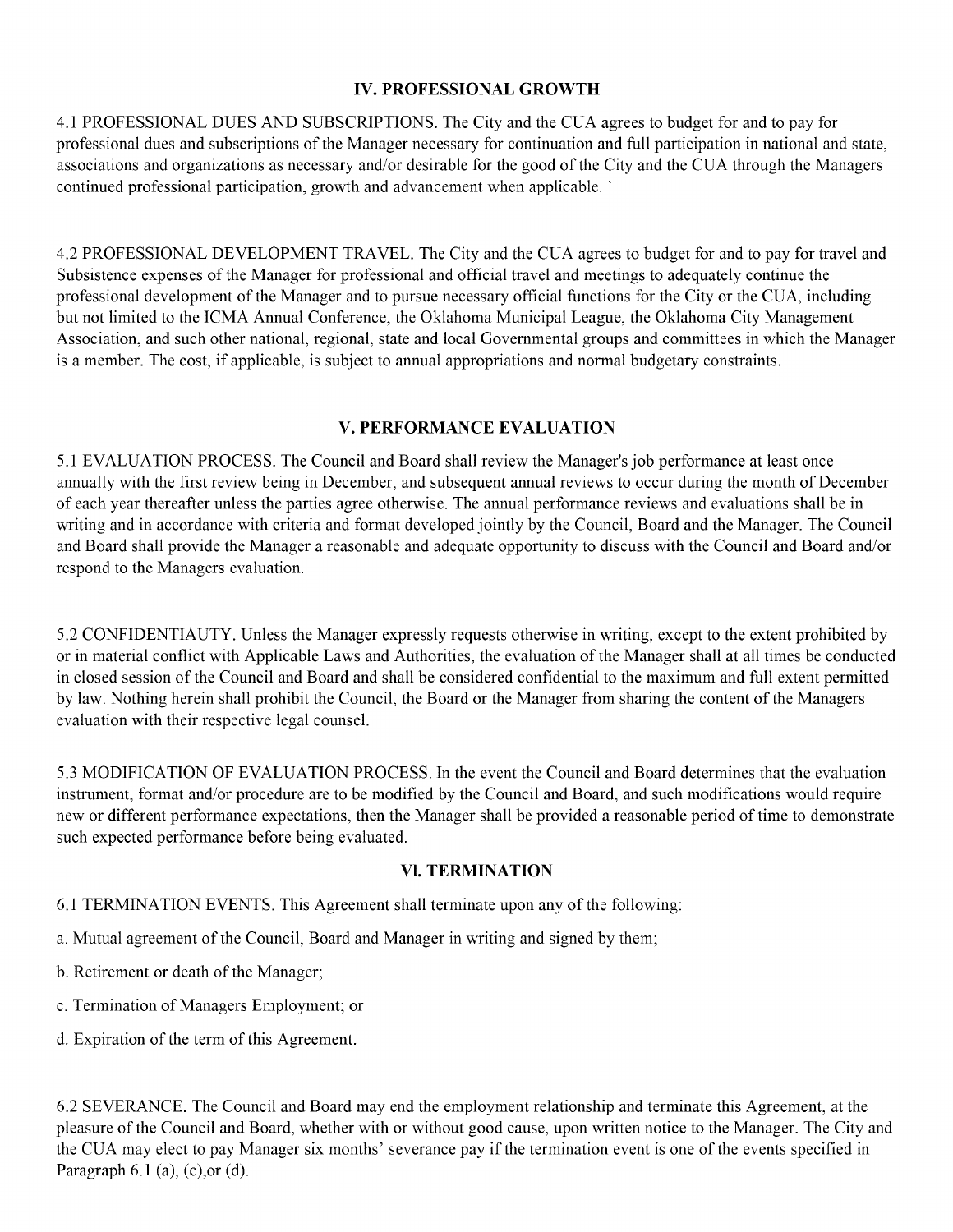#### VIL GENERAL PROVISIONS

7. <sup>1</sup> COMPLETE AGREEMENT. This Agreement sets forth and establishes the entire understanding between the City, the CUA and the Manager relating to the employment of the Manager by the City and the CUA. Any prior discussions or representations by or between the parties are merged into this Agreement, the parties by mutual written signed agreement may amend any provision of this Agreement during the term of this Agreement; such amendments shall be incorporated and made a part of this Agreement.

7. 2 BINDING EFFECT. This Agreement shall be binding on the City, the CUA and the Manager as well as their heirs, assigns, executors, personal representatives, and successors in interest.

7. <sup>3</sup> SAVINGS CLAUSE. If any term or provision ofthis Agreement, as applied to any party or to any circumstance, is declared by a court of competent jurisdiction hereof to be illegal, unenforceable, or void in any situation and in any jurisdiction, such determination shall not affect the validity or enforceability of the remaining terms and provisions hereof or the validity or enforceability of the of ending provision in any other situation or in any other jurisdiction. The parties agree that the court or arbitrator making such determination shall have the power to reduce the scope, duration, area or applicability of the term or provision, to delete specific words or phrases or to replace any illegal, unenforceable, or void term or provision with a term or provision that is valid and enforceable and that comes closest to expressing the intention of the invalid or unenforceable term or provision.

7. 4 CONFLICTS. In the event of any conflict between the terms, conditions and provisions ofthis Agreement and the Applicable Laws and Authorities, Applicable Laws and Authorities shall take precedence; all other provisions of this contract shall remain in force.

7. <sup>5</sup> CONTROLLING LAW. This Agreement shall be governed by and construed and enforced in accordance with the laws of the State of Oklahoma and shall be performable in Oklahoma County, Oklahoma, unless otherwise provided by law.

CITY OF CHOCTAW, OKLAHOMA CHOCTAW UTILITIES AUTHORITY

Executed this the day of 2022 Executed this the day of 2022

By: Randy Ross, Mayor By: Randy Ross, Chairman

CITY MANAGER:

By: Brian E. Linley

Executed this the  $\qquad \qquad$  day of  $\qquad \qquad$ , 2022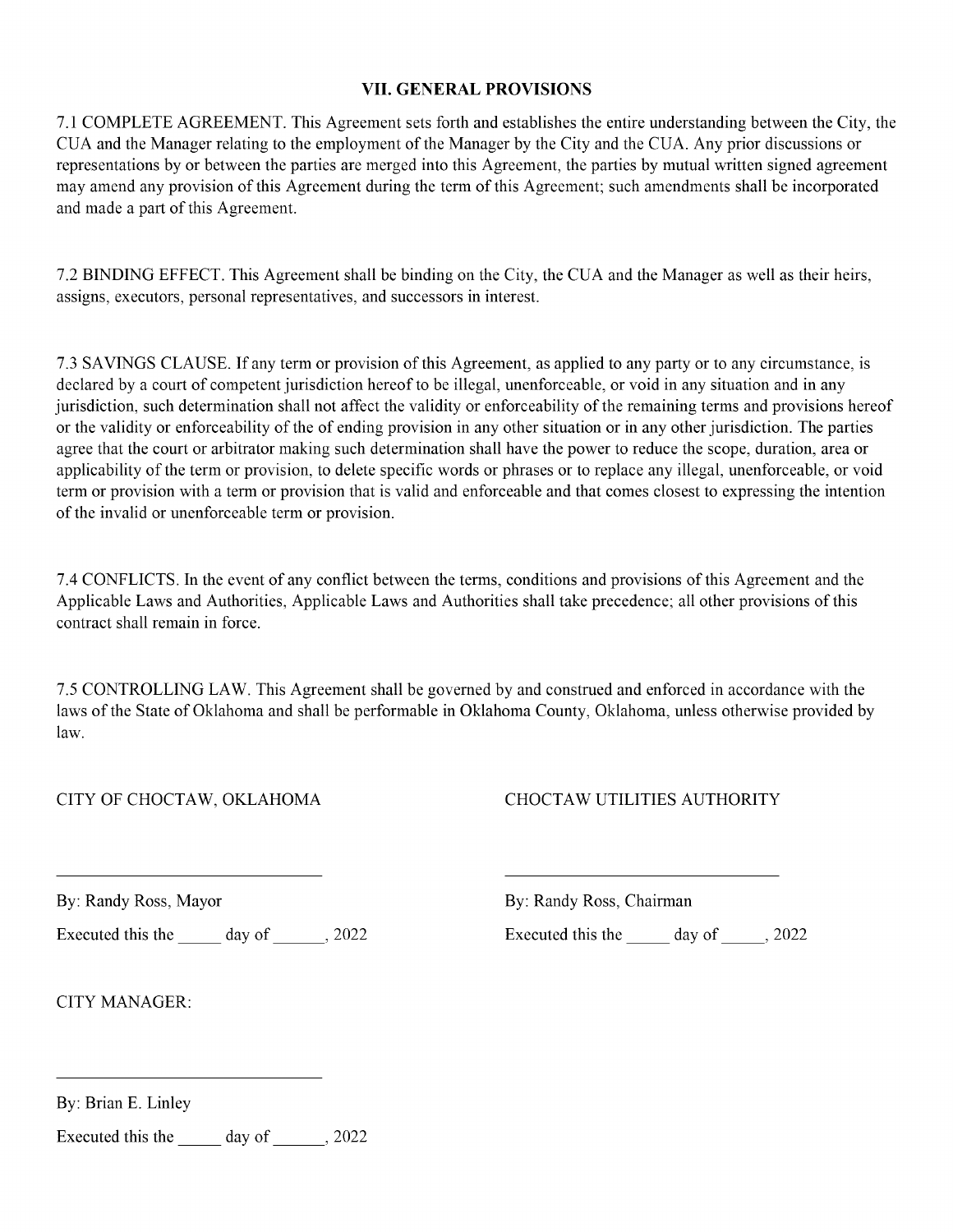## City of Choctaw and Choctaw Utilities Authority Regular Pre-Meeting of the City Council/Board of Trustees No. 16 June 7, 2022 @ 6:30pm Choctaw City Hall, 2500 N Choctaw Road Choctaw, Oklahoma 73020

#### **MINUTES**

| 1. |                       | Call to Order $\omega$ 6:30 pm |                                                                   |  |  |  |  |  |  |  |
|----|-----------------------|--------------------------------|-------------------------------------------------------------------|--|--|--|--|--|--|--|
|    |                       | <b>Roll Call:</b>              |                                                                   |  |  |  |  |  |  |  |
|    | 5                     | <b>Present:</b>                | Chad Williams; Brent Pendergraft; Jeannie Abts @ 6:32 pm;         |  |  |  |  |  |  |  |
|    |                       |                                | <b>Donna Morris; Steve Krieske</b>                                |  |  |  |  |  |  |  |
|    | $\mathbf{2}$          | Absent:                        | <b>Rick Modisette; Randy Ross</b>                                 |  |  |  |  |  |  |  |
|    | <b>Staff Present:</b> |                                | <b>Cary Simonds/Economic Development Director; Kelly</b>          |  |  |  |  |  |  |  |
|    |                       |                                | Marshall/Chief of Police; Amanda Williams/City Clerk; Lira        |  |  |  |  |  |  |  |
|    |                       |                                | Deer/Human Resources Director; Purvi Patel/Development            |  |  |  |  |  |  |  |
|    |                       |                                | <b>Services Director; Tracy Jordan/Director of Finance; Loren</b> |  |  |  |  |  |  |  |
|    |                       |                                | <b>Bumgarner/Fire Chief; Kerry Williams/Assistant Fire Chief;</b> |  |  |  |  |  |  |  |
|    |                       |                                | Randy Jacox/Public Works Director; Jade Riddle/Storm              |  |  |  |  |  |  |  |
|    |                       |                                | Water & Floodplain Management Specialist; Ray Vincent/City        |  |  |  |  |  |  |  |
|    |                       |                                | <b>Attorney</b>                                                   |  |  |  |  |  |  |  |
|    |                       |                                |                                                                   |  |  |  |  |  |  |  |

- 2. Business Agenda: The following items are hereby designated for discussion only.
	- 2.1 Staff briefing and clarification on agenda items.

#### City Manager/Executive Director and Staff briefed the City Council/Board of Trustees on each agenda item and answered any questions.

2.2 Staff briefing on current and upcoming projects and/or issues relating to the City and CUA.

#### City Manager/Executive Director and Staff briefed Council/Board on current and upcoming projects and or issues relating to the City.

3. Council/Staff Remarks: This item is listed to provide an opportunity for the Council and/or Staff to make comments and/or request specific agenda items. No action will be taken.

Council reviewed and discussed the proposed FY 2023 budget. Councilmember Williams stated he does not agree with the budget as it's prepared because the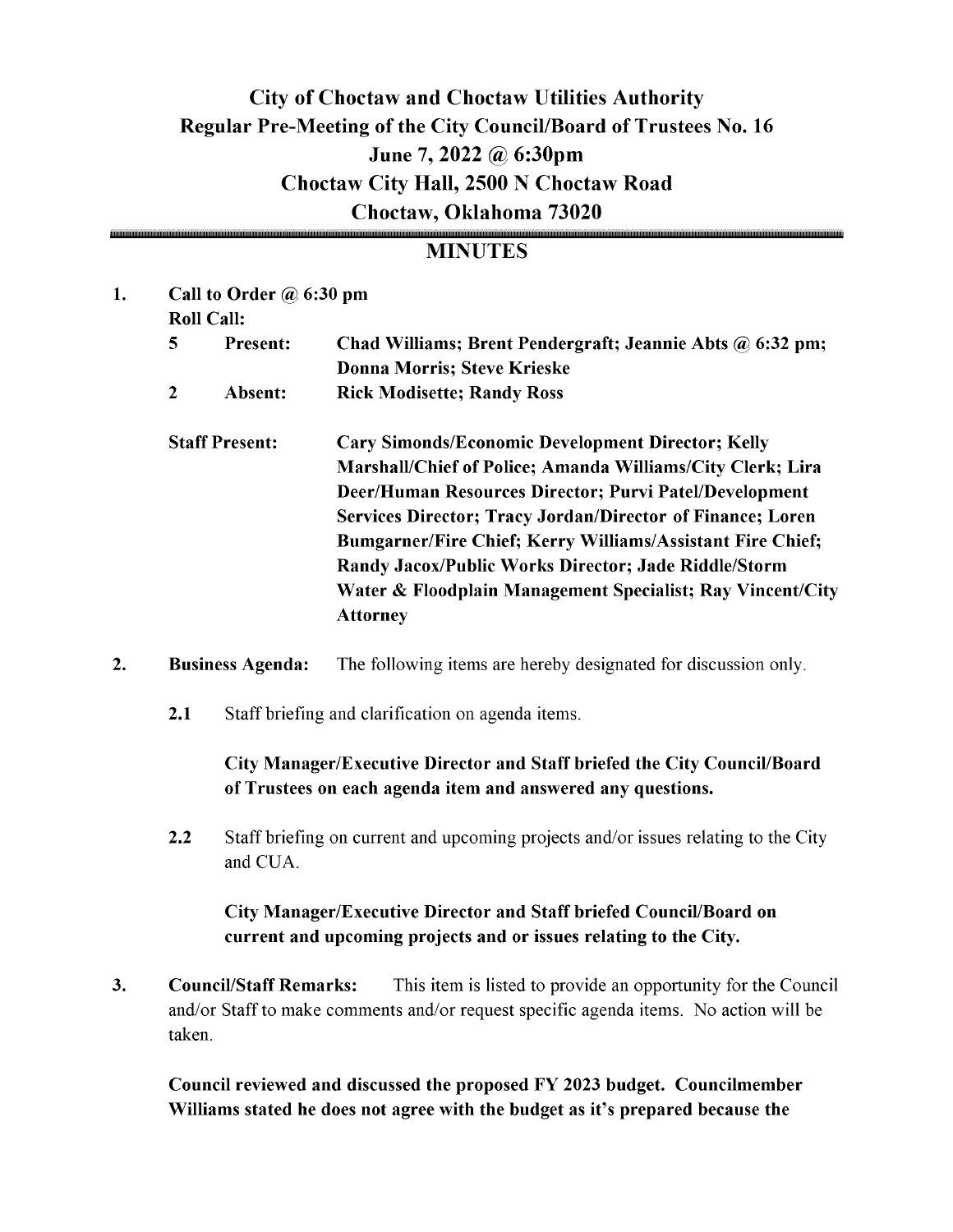Nicoma Park sewer rates have not been adjusted. Councilmember Morris would like to have the ARPA funds highlighted. Councilmember Pendergraft stated he would like to see the City pursue grant funds outside of ARPA funds.

3. Adjournment: Called  $\omega$  7:00 pm.

#### ATTEST: CHOCTAW UTILITIES AUTHORITY

Amanda Williams, City Clerk Steve Krieske, Vice Chairman

Page 2 Regular CUA PRE No. 16 June 7, 2022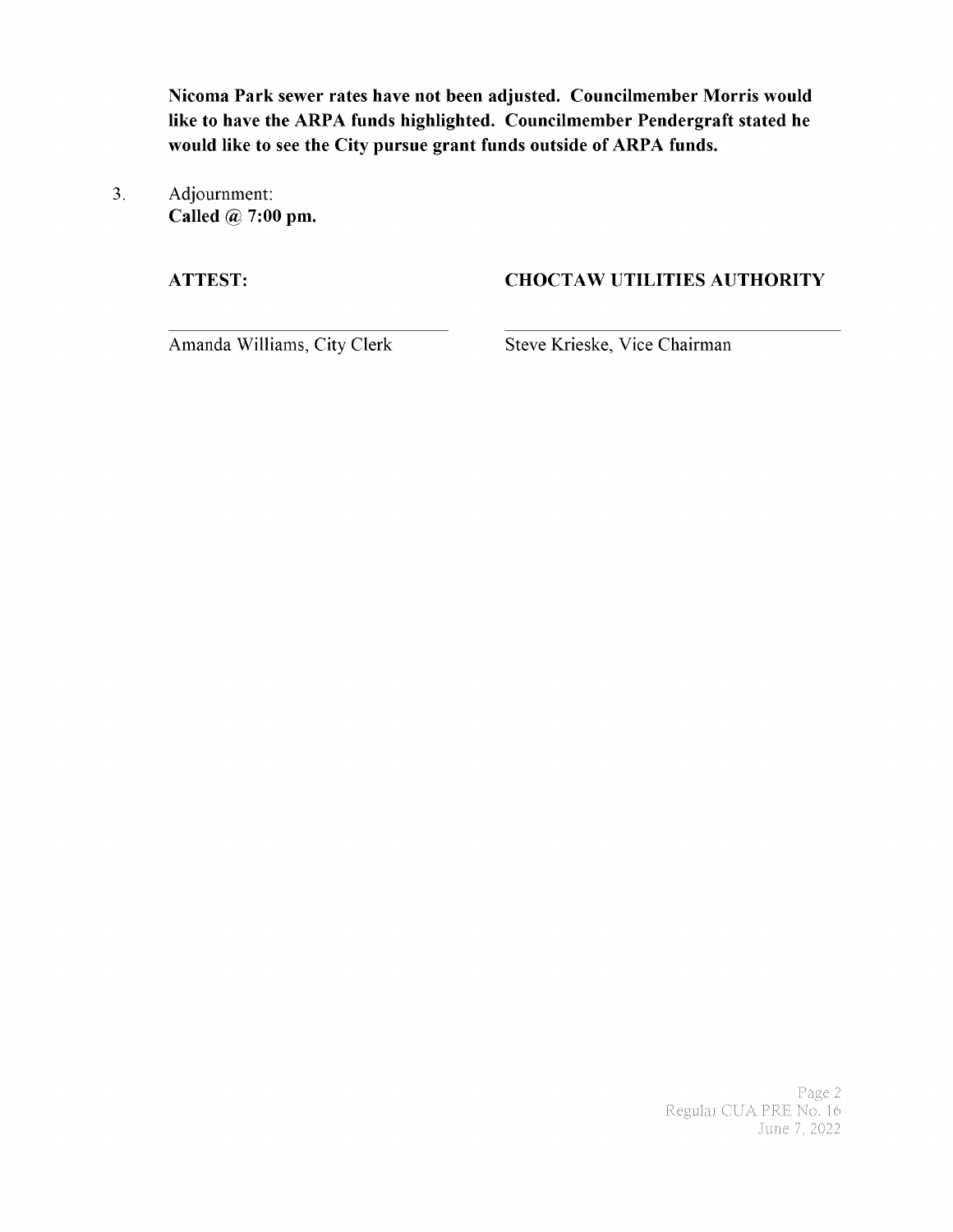## Choctaw Utilities Authority Regular Board of Trustees Meeting No. 16 June 7, 2022  $\omega$  7:00pm or Immediately Following the City Council Meeting Choctaw City Hall, 2500 N Choctaw Road Choctaw, Oklahoma 73020

## MINUTES

- 1. Call to Order by Chairman @ 7:16 pm.
- 2. Roll Call:

| 5 | <b>Present:</b>       | Chad Williams; Brent Pendergraft; Jeannie Abts @ 6:32 pm;<br>Donna Morris; Steve Krieske |
|---|-----------------------|------------------------------------------------------------------------------------------|
| 2 | Absent:               | <b>Rick Modisette; Randy Ross</b>                                                        |
|   | <b>Staff Present:</b> | <b>Cary Simonds/Economic Development Director; Kelly</b>                                 |
|   |                       | Marshall/Chief of Police; Amanda Williams/City Clerk; Lira                               |
|   |                       | Deer/Human Resources Director; Purvi Patel/Development                                   |
|   |                       | <b>Services Director; Tracy Jordan/Director of Finance; Loren</b>                        |
|   |                       | <b>Bumgarner/Fire Chief; Kerry Williams/Assistant Fire Chief;</b>                        |
|   |                       | Randy Jacox/Public Works Director; Jade Riddle/Storm                                     |
|   |                       | Water & Floodplain Management Specialist; Ray Vincent/City                               |
|   |                       | <b>Attorney</b>                                                                          |
|   |                       |                                                                                          |

3. Public Comments: This agenda item is for public comments on utility related nonagenda items. Preference will be given to Choctaw Citizens and NO formal action will be taken. Speakers are limited to <sup>3</sup> minutes for <sup>a</sup> total of 15 minutes.

None.

- 4. Business Agenda: The following items are hereby designated for discussion and consideration which requires individual action.
	- 4.1 Resolution No. 22-11, approving the Choctaw Utilities Authority, Choctaw, Oklahoma, budget for Fiscal Year 2022-2023 beginning July 1, 2022 and ending June 30, 2023, and establishing budget amendment authority.

Open public hearing  $- 7:17$  pm Receive comments - None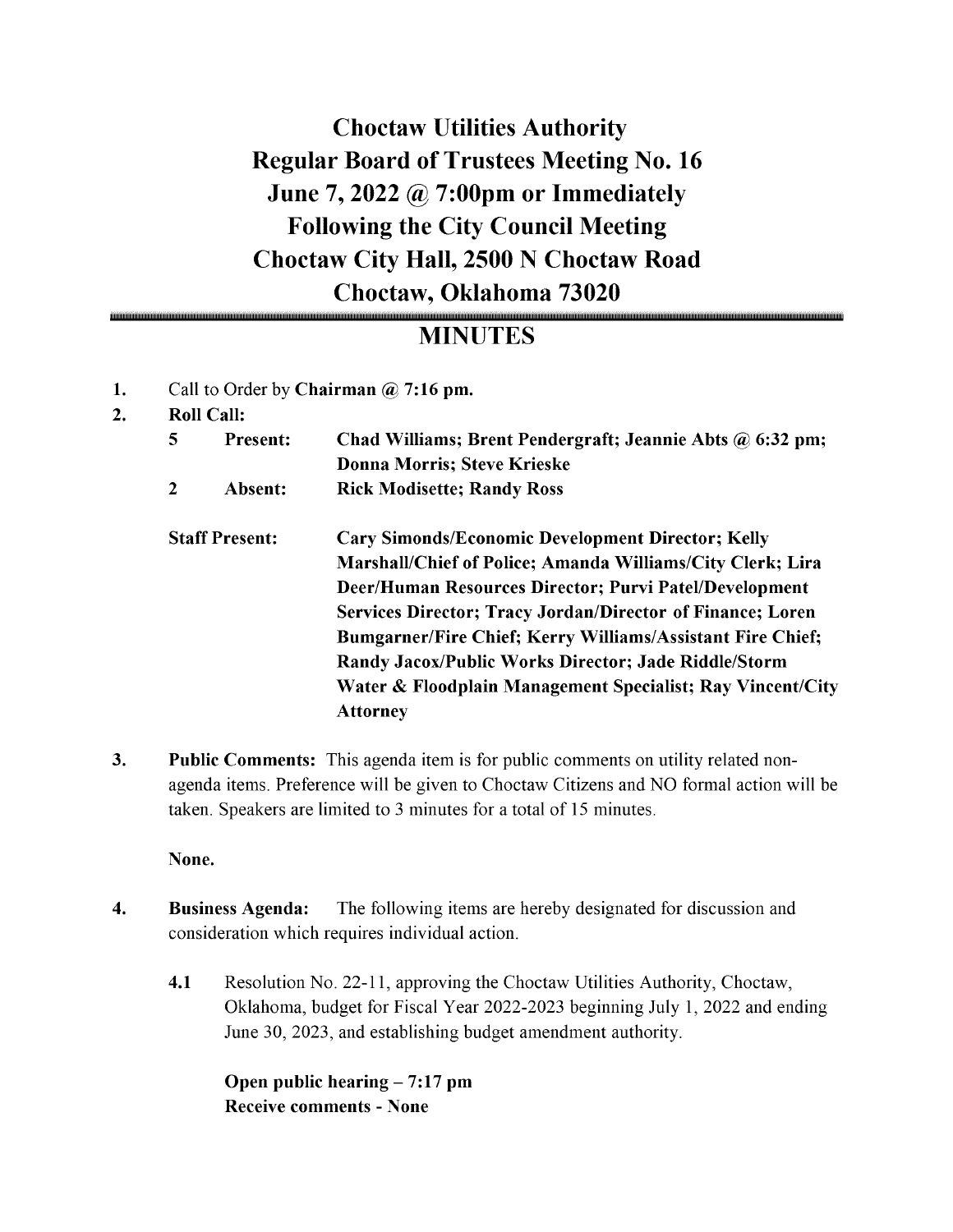Close public hearing  $- 7:17$  pm

MOTION BY Chad Williams and SECOND BY Brent Pendergraft to table Resolution No. 22-11.

#### MOTION CARRIED:

- <sup>5</sup> Ayes: Williams, Pendergraft, Abts, Morris, Krieske
- 0 Nays: None
- 2 Absent: Modisette, Ross
- <sup>0</sup> Abstain: None
- 4.2 Resolution No. 22-13, adopting the Choctaw Utilities Authority (CUA) Fee Schedule for fiscal year 2022-2023.

MOTION BY Donna Morris and SECOND BY Jeannie Abts to pass and adopt Resolution No. 22-13.

#### MOTION CARRIED:

- <sup>4</sup> Ayes: Pendergraft, Abts, Morris, Krieske
- <sup>1</sup> Nays: Williams
- 2 Absent: Modisette, Ross
- <sup>0</sup> Abstain: None
- 5. Consent Agenda: The following items are hereby designated for routine approval, acceptance or acknowledgment by one motion, subject to any conditions included therein. If any item does not meet with the approval of all members, that item will be heard in regular order.
	- 5.1 Regular Pre-Meeting minutes for 05-17-22
	- 5.2 Regular Meeting minutes for 05-17-22
	- 5.3 Vouchers and Claims as approved by the Executive Director:

| 05-19 Claims:<br>-1. |  | \$111,913.15 |
|----------------------|--|--------------|
|----------------------|--|--------------|

| 05-26 Refunds:<br><u>L.</u> |  | 623.39 |
|-----------------------------|--|--------|
|-----------------------------|--|--------|

- 3. 05-26 Claims: \$ 130, 127.41
- 4. 06-02 Claims: \$ 6,569.40
- 5.4 Bi-weekly payroll in the amount of:

| 05-20 Payroll: | 21,403.84 |
|----------------|-----------|
|                |           |

- 2. 06-03 Payroll: \$ 21,753.35
- 3. 06-17 Payroll: \$ 25,000.00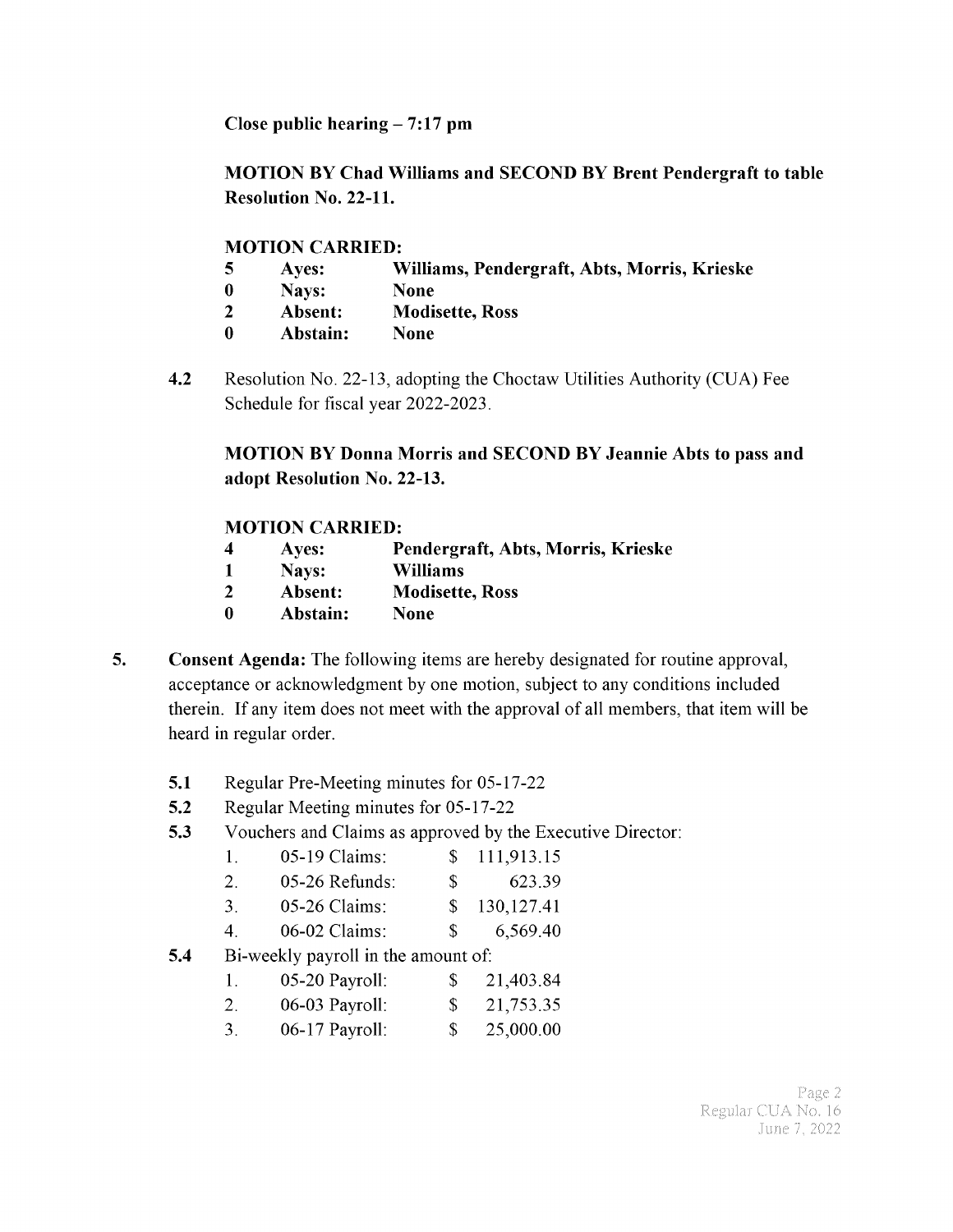5.5 Annual Household Hazardous Waste Disposal Agreement between the Choctaw Utility Authority and the Midwest City Municipal Authority for FY 2022-2023.

#### MOTION BY Brent Pendergraft and SECOND BY Donna Morris to approve the Consent Agenda as presented.

#### MOTION CARRIED:

- <sup>5</sup> Ayes: Williams, Pendergraft, Abts, Morris, Krieske
- 0 Nays: None
- 2 Absent: Modisette, Ross
- 0 Abstain: None
- 6. New Business: This item is listed to provide the opportunity for trustee discussion on items which may arise within twenty-four (24) hours prior to this meeting, and therefore, qualify as new business under the Oklahoma Open Meeting Act.

None.

- 7. Trustee/Staff Remarks: This item is listed to provide an opportunity for the trustees and/or staff to make comments and/or request specific agenda items. No action will be taken.
	- 7.1 Board of Trustees;
	- 7.2 Trust Attorney;
	- 7.3 Executive Director; and
	- 7.4 Project Updates
- 8. Adjournment: Adjourned  $@$  7:21 pm.

### CHOCTAW UTILITIES AUTHORITY

#### ATTEST:

Steve Krieske, Vice Chairman

Amanda Williams, City Clerk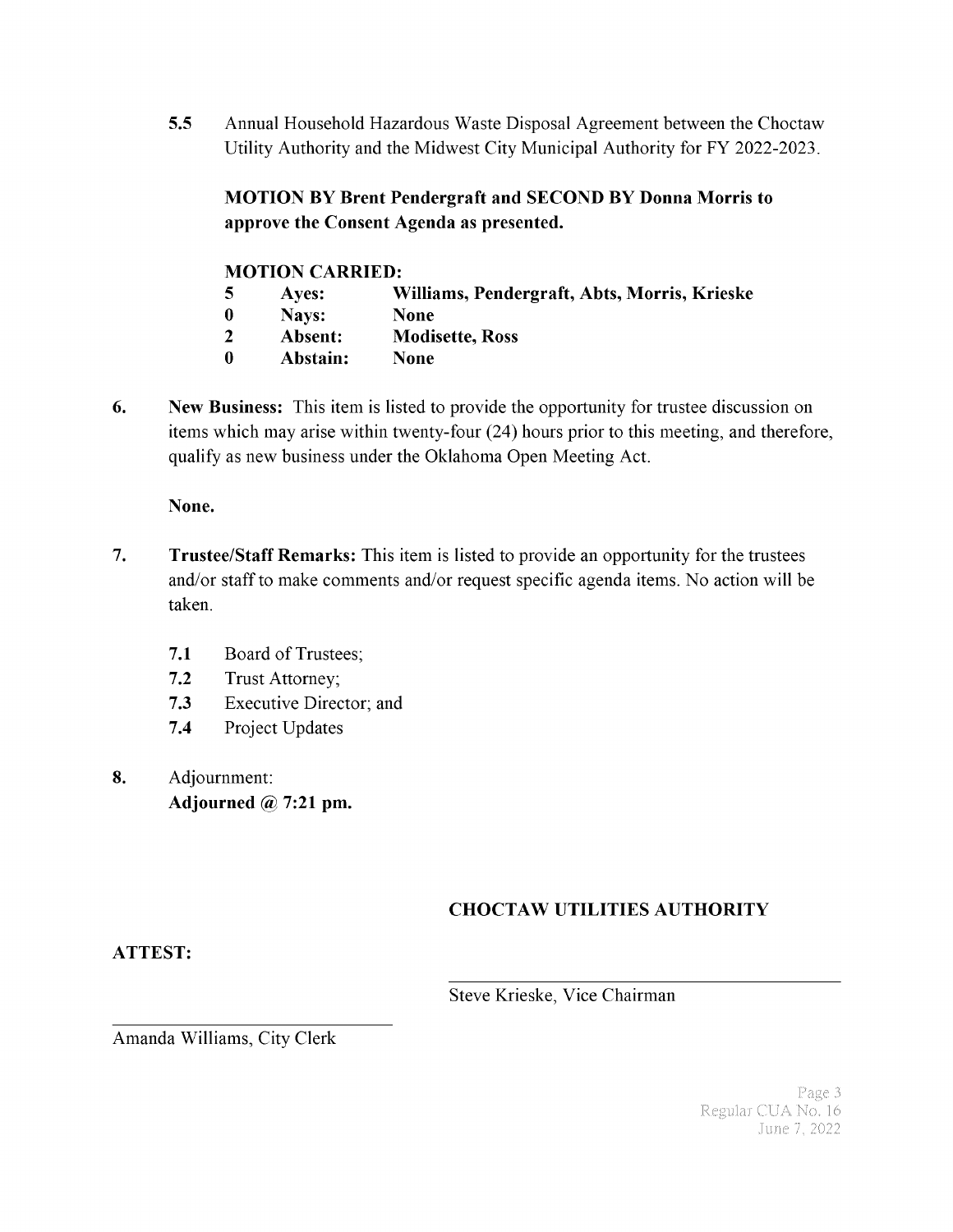

Choctaw, OK

#### Vendor

POPKT01560 - 06-08-22 CUA CLAIMS CREDIT CARDS

| <sup>o</sup> urchase Order               | <b>Invoice</b>              | <b>Bank Code</b> | <b>Post Date</b> | <b>Description:</b>                      | Account                                       | <b>Item Amount</b> |
|------------------------------------------|-----------------------------|------------------|------------------|------------------------------------------|-----------------------------------------------|--------------------|
| CUA: 01127 - BANK OF AMERICA (CRED CARD) |                             |                  |                  |                                          |                                               | 492.13             |
| REQ10243                                 | 05-06 WALMART               | <b>CUA AP</b>    | 06/08/2022       | <b>Walmart - Cleaning supplies</b>       | 61-910-622000 - REPAIR & MAINTENANCE SUPPLIES | 10.20              |
| <b>REQ10387</b>                          | 05-02 HARBOR FREIGHT CUA AP |                  | 06/08/2022       | Harbor Freight front jack for the jetter | 61-900-621500 - FLEET PARTS & SUPPLIES        | 249.99             |
| <b>REQ10630</b>                          | 05-27 NORTHERN TOOL CUA AP  |                  | 06/08/2022       | Tractor Supply: Toro tune up kit         | 61-910-622000 - REPAIR & MAINTENANCE SUPPLIES | 139.96             |
| REQ10676                                 | 05-27 TRACTOR SUPPLY CUA AP |                  | 06/08/2022       | northern tool - grease gun / air filters | 61-910-622500 - SMALL TOOLS & MINOR EQUIPMENT | 91.98              |
|                                          |                             |                  |                  |                                          |                                               |                    |

492.13 **Report Total:** 

**Vendor Amount** 

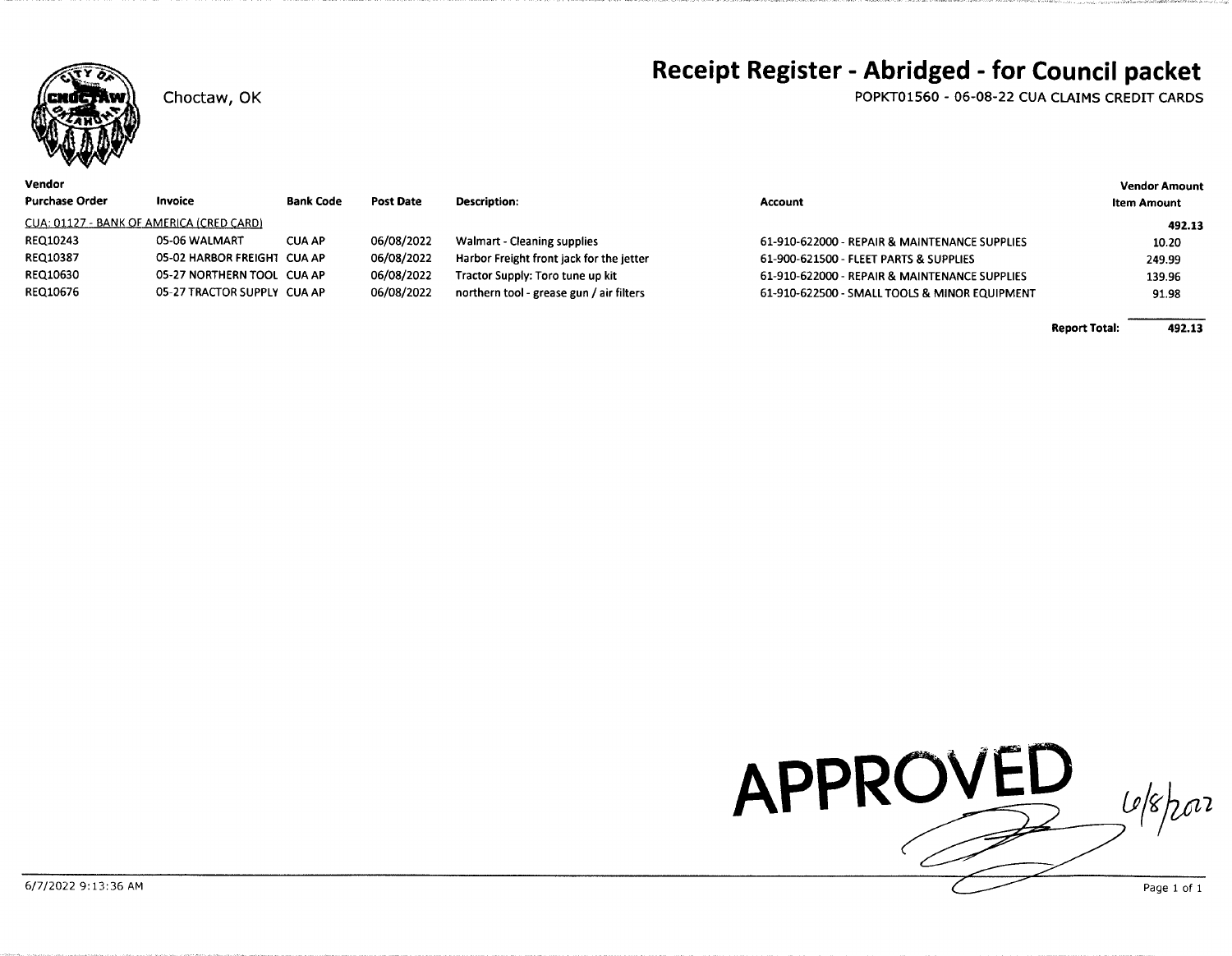

Choctaw, OK

## Receipt Register - Abridged - for Council packet

POPKT01566 - 06-09-22 CUA CLAIMS

| Vendor                            |                                                                   |               |                  |                                           |                                        | <b>Vendor Amount</b> |
|-----------------------------------|-------------------------------------------------------------------|---------------|------------------|-------------------------------------------|----------------------------------------|----------------------|
| <b>Purchase Order</b>             | Invoice                                                           | Bank Code     | <b>Post Date</b> | Description:                              | Account                                | <b>Item Amount</b>   |
| CUA: 011263 - CINTAS CORPORATION  |                                                                   |               |                  |                                           |                                        | 51.03                |
| REQ10702                          | 4120878460                                                        | <b>CUA AP</b> | 06/09/2022       | <b>UNIFORMS</b>                           | 61-810-636000 - UNIFORMS               | 25.08                |
|                                   |                                                                   |               |                  | <b>UNIFORMS</b>                           | 61-900-636000 - UNIFORMS               | 11.12                |
|                                   |                                                                   |               |                  | <b>UNIFORMS</b>                           | 61-910-634500 - CONTRACTUAL SERVICE    | 14.83                |
| CUA: 011144 - COCA-COLA SOUTHWEST |                                                                   |               |                  |                                           |                                        | 756.01               |
| REQ10383                          | 24683201883                                                       | <b>CUA AP</b> | 06/09/2022       | Drinks for concession                     | 67-670-634000 - TRAVEL & TRAINING      | 756.01               |
|                                   | CUA: 010038 - COX COMMUNICATIONS INC.                             |               |                  |                                           |                                        | 408.51               |
| REQ10703                          | 0016111067712301 JUI CUA AP                                       |               | 06/09/2022       | 3200 PLANT DR PHONE AND INTERNET          | 61-810-631000 - UTILITY SERVICES       | 408.51               |
| CUA: 010773 - DAVIS SUPPLY        |                                                                   |               |                  |                                           |                                        | 193.60               |
| REQ10040                          | 0006155364-003                                                    | <b>CUA AP</b> | 06/09/2022       | <b>Bushings/couplings</b>                 | 67-670-621500 - FLEET PARTS & SUPPLIES | 193.60               |
| CUA: 010000 - ESRI_INC            |                                                                   |               |                  |                                           |                                        | 2,749.86             |
| REQ10697                          | 94251694                                                          | <b>CUA AP</b> | 06/09/2022       | ESRI Licenses 2022-2023                   | 61-680-634500 - CONTRACTUAL SERVICES   | 2,749.86             |
|                                   | CUA: 01872 - FORE WHEELER GOLF CARS                               |               |                  |                                           |                                        | 567.00               |
| <b>REQ08042</b>                   | I-000064                                                          | <b>CUA AP</b> | 06/09/2022       | Golf Cart Rental for upcoming tournaments | 67-670-621500 - FLEET PARTS & SUPPLIES | 567.00               |
| <b>CUA: 000336 - FUELMAN</b>      |                                                                   |               |                  |                                           |                                        | 4,265.09             |
| REQ10758                          | NP62309448                                                        | <b>CUA AP</b> | 06/09/2022       | <b>FUEL - WATER</b>                       | 61-680-621000 - OPERATING SUPPLIES     | 181.28               |
|                                   |                                                                   |               |                  | <b>FUEL - WATER</b>                       | 61-680-621500 - FLEET PARTS/ SUPPLIES  | 207.59               |
|                                   |                                                                   |               |                  | <b>FUEL - WATER</b>                       | 61-810-621501 - FUEL                   | 739.29               |
|                                   |                                                                   |               |                  | <b>FUEL - WATER</b>                       | 61-810-635000 FLEET SERVICES           | 3,056.92             |
|                                   |                                                                   |               |                  | <b>FUEL - WATER</b>                       | 61-910-621500 - FLEET PARTS & SUPPLIES | 80.01                |
|                                   | <u> CUA: 000480 - LUMBER 2 HOME AND RANCH</u>                     |               |                  |                                           |                                        | 485.98               |
| <b>REQ10675</b>                   | 2206-869888                                                       | <b>CUA AP</b> | 06/09/2022       | Weedeater                                 | 61-910-630500 - MISCELLANEOUS          | 485.98               |
|                                   | CUA: 01469 - MID AMERICA CHEMICAL, INC                            |               |                  |                                           |                                        | 2,099.00             |
| REQ10593                          | <b>S2070</b>                                                      | <b>CUA AP</b> | 06/09/2022       | (8) cl2 55gal drums for wells             | 61-810-621001 - CHEMICALS              | 2,099.00             |
|                                   | CUA: 02013 - MOORE NORMAN TECHNOLOGY CENTER SCHOOL DISTRICT NO 17 |               |                  |                                           |                                        | 668.00               |
| REQ10719                          | 168896                                                            | <b>CUA AP</b> | 06/09/2022       | <b>CDL training R Armstrong - J Jones</b> | 61-810-634000 - TRAVEL & TRAINING      | 334.00               |
|                                   | 168898                                                            | <b>CUA AP</b> | 06/09/2022       | <b>CDL training R Armstrong - J Jones</b> | 61-810-634000 - TRAVEL & TRAINING      | 334.00               |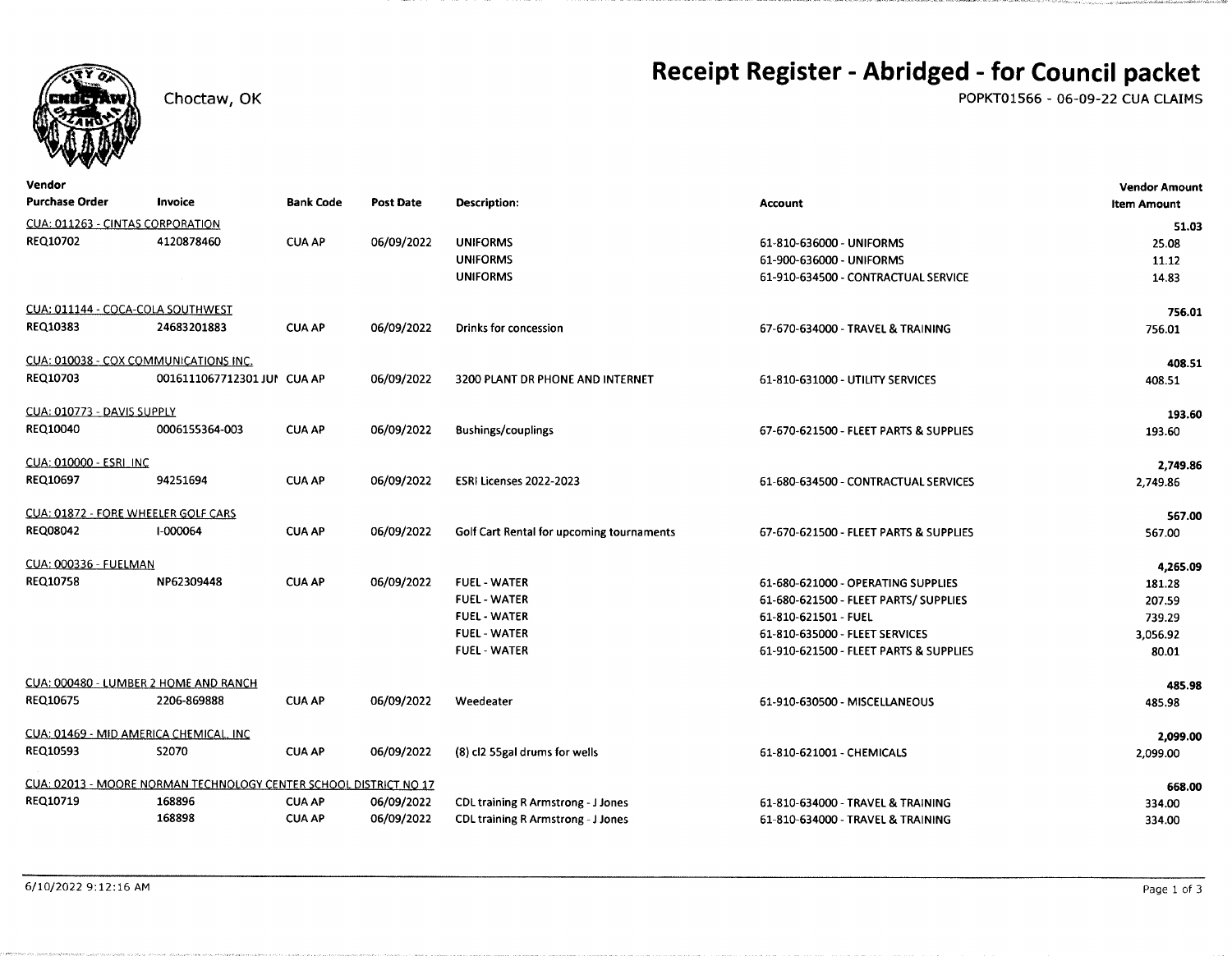|                                     | Receipt Register - Abridged - for Council packet   |                  |                  |                                            |                                               | POPKT01566 - 06-09-22 CUA CLAIMS |
|-------------------------------------|----------------------------------------------------|------------------|------------------|--------------------------------------------|-----------------------------------------------|----------------------------------|
| Vendor                              |                                                    |                  |                  |                                            |                                               | <b>Vendor Amount</b>             |
| <b>Purchase Order</b>               | Invoice                                            | <b>Bank Code</b> | <b>Post Date</b> | <b>Description:</b>                        | Account                                       | <b>Item Amount</b>               |
|                                     | CUA: 000544 - NICOMA PARK LUMBER CO                |                  |                  |                                            |                                               | 299.99                           |
| <b>REQ10695</b>                     | 110433312                                          | <b>CUA AP</b>    | 06/09/2022       | extension ladder                           | 61-900-622500 - SMALL TOOLS & MINOR EQUIPMENT | 299.99                           |
|                                     | <u> CUA: 01588 - NORTHERN SAFETY CO, INC.</u>      |                  |                  |                                            |                                               | 1,141.87                         |
| <b>REQ09980</b>                     | 904809846                                          | <b>CUA AP</b>    | 06/09/2022       | Storage containers, Shelving unit          | 61-910-640500 - MACHINERY & EQUIPMENT         | 1,141.87                         |
|                                     | <u>CUA: 000552 - O G &amp; E ELECTRIC SERVICES</u> |                  |                  |                                            |                                               | 8,240.94                         |
| REQ10679                            | 833415-3 JUN 22                                    | <b>CUA AP</b>    | 06/09/2022       | Lift stations 4th st & Vo-Tech             | 61-900-630500 - MISCELLANEOUS                 | 73.55                            |
|                                     | 850638-8 JUN 22                                    | <b>CUA AP</b>    | 06/09/2022       | Lift stations 4th st & Vo-Tech             | 61-900-630500 - MISCELLANEOUS                 | 76.61                            |
| <b>REQ10696</b>                     | 130662038-4 JUN 22                                 | <b>CUA AP</b>    | 06/09/2022       | <b>Electric Bill</b>                       | 67-670-631000 - UTILITIES                     | 138.33                           |
|                                     | 130662041-8 JUN 22                                 | <b>CUA AP</b>    | 06/09/2022       | <b>Electric Bill</b>                       | 67-670-631000 - UTILITIES                     | 1,420.06                         |
|                                     | 130662042-6 JUN 22                                 | CUA AP           | 06/09/2022       | <b>Electric Bill</b>                       | 67-670-631000 - UTILITIES                     | 115.16                           |
|                                     | 130662044-2 JUN 22                                 | <b>CUA AP</b>    | 06/09/2022       | <b>Electric Bill</b>                       | 67-670-631000 - UTILITIES                     | 129.13                           |
|                                     | 130662045-9 JUN 22                                 | <b>CUA AP</b>    | 06/09/2022       | <b>Electric Bill</b>                       | 67-670-631000 - UTILITIES                     | 142.56                           |
|                                     | 130753987-2 JUN 22                                 | <b>CUA AP</b>    | 06/09/2022       | <b>Electric Bill</b>                       | 67-670-631000 - UTILITIES                     | 13.78                            |
| <b>REQ10706</b>                     | 131431463-2 JUN 22                                 | <b>CUA AP</b>    | 06/09/2022       | <b>BUILDING 800 ELECTRIC</b>               | 61-810-631000 - UTILITY SERVICES              | 62.79                            |
| <b>REQ10707</b>                     | 131488496-4 JUN 22                                 | <b>CUA AP</b>    | 06/09/2022       | <b>BUILDING 700 ELECTRIC</b>               | 61-910-630500 - MISCELLANEOUS                 | 6,068.97                         |
|                                     | CUA: 000580 - OKLAHOMA CONTRACTOR'S SUPPLY         |                  |                  |                                            |                                               | 1,315.26                         |
| REQ10465                            | 0370111-IN                                         | <b>CUA AP</b>    | 06/09/2022       | 3rd and Clarke well parts                  | 61-810-622000 - REPAIR & MAINTENANCE SUPPLIES | 800.26                           |
| <b>REQ10677</b>                     | 0370110-IN                                         | <b>CUA AP</b>    | 06/09/2022       | foster adapter, mj reducer, polly          | 61-810-622000 - REPAIR & MAINTENANCE SUPPLIES | 515.00                           |
|                                     | CUA: 010804 - OKLAHOMA GOLF ASSOCIATION            |                  |                  |                                            |                                               | 500.00                           |
| REQ10502                            | 20                                                 | <b>CUA AP</b>    | 06/09/2022       | Ghin                                       | 67-670-622000 - REPAIR & MAINTENANCE SUPPLIES | 500.00                           |
|                                     | <u> CUA: 000598 - OKLAHOMA MUNICIPAL LEAGUE</u>    |                  |                  |                                            |                                               | 85.00                            |
| <b>REQ10710</b>                     | 082565                                             | <b>CUA AP</b>    | 06/09/2022       | <b>OML</b> water summitt                   | 61-810-634000 - TRAVEL & TRAINING             | 85.00                            |
|                                     | <u> CUA: 000600 - OKLAHOMA NATURAL GAS CO</u>      |                  |                  |                                            |                                               | 63.65                            |
| <b>REQ10678</b>                     | 211359717252490582 J CUA AP                        |                  | 06/09/2022       | 36th st well                               | 61-810-631000 - UTILITY SERVICES              | 21.43                            |
| <b>REQ10694</b>                     | 211359717252491082 J CUA AP                        |                  | 06/09/2022       | <b>ENTERPRISE WELL GAS</b>                 | 61-810-631000 - UTILITY SERVICES              | 21.11                            |
| <b>REQ10704</b>                     | 211359717252491100 J CUA AP                        |                  | 06/09/2022       | <b>RENO WELL GAS</b>                       | 61-810-631000 - UTILITY SERVICES              | 21.11                            |
| CUA: 000610 - OMES-CENTRAL PRINTING |                                                    |                  |                  |                                            |                                               | 323.85                           |
| <b>REQ10698</b>                     | 23221891                                           | <b>CUA AP</b>    | 06/09/2022       | JUNE BILLS PACKING AND INSERTS             | 61-690-634500 - CONTRACTUAL SERVICE           | 323.85                           |
|                                     | CUA: 000558 - O'REILLY AUTOMOTIVE STORES           |                  |                  |                                            |                                               | 258.54                           |
| REQ10699                            | 0328-359952                                        | <b>CUA AP</b>    | 06/09/2022       | strobes, blinker lights, wire, door handle | 61-900-621500 - FLEET PARTS & SUPPLIES        | 184.77                           |
|                                     | 0328-361131                                        | <b>CUA AP</b>    | 06/09/2022       | strobes, blinker lights, wire, door handle | 61-900-621500 - FLEET PARTS & SUPPLIES        | 44.58                            |
|                                     | 0328-361549                                        | <b>CUA AP</b>    | 06/09/2022       | strobes, blinker lights, wire, door handle | 61-900-621500 - FLEET PARTS & SUPPLIES        | 22.99                            |
|                                     | 0328-361583                                        | <b>CUA AP</b>    | 06/09/2022       | strobes, blinker lights, wire, door handle | 61-900-621500 - FLEET PARTS & SUPPLIES        | 6.20                             |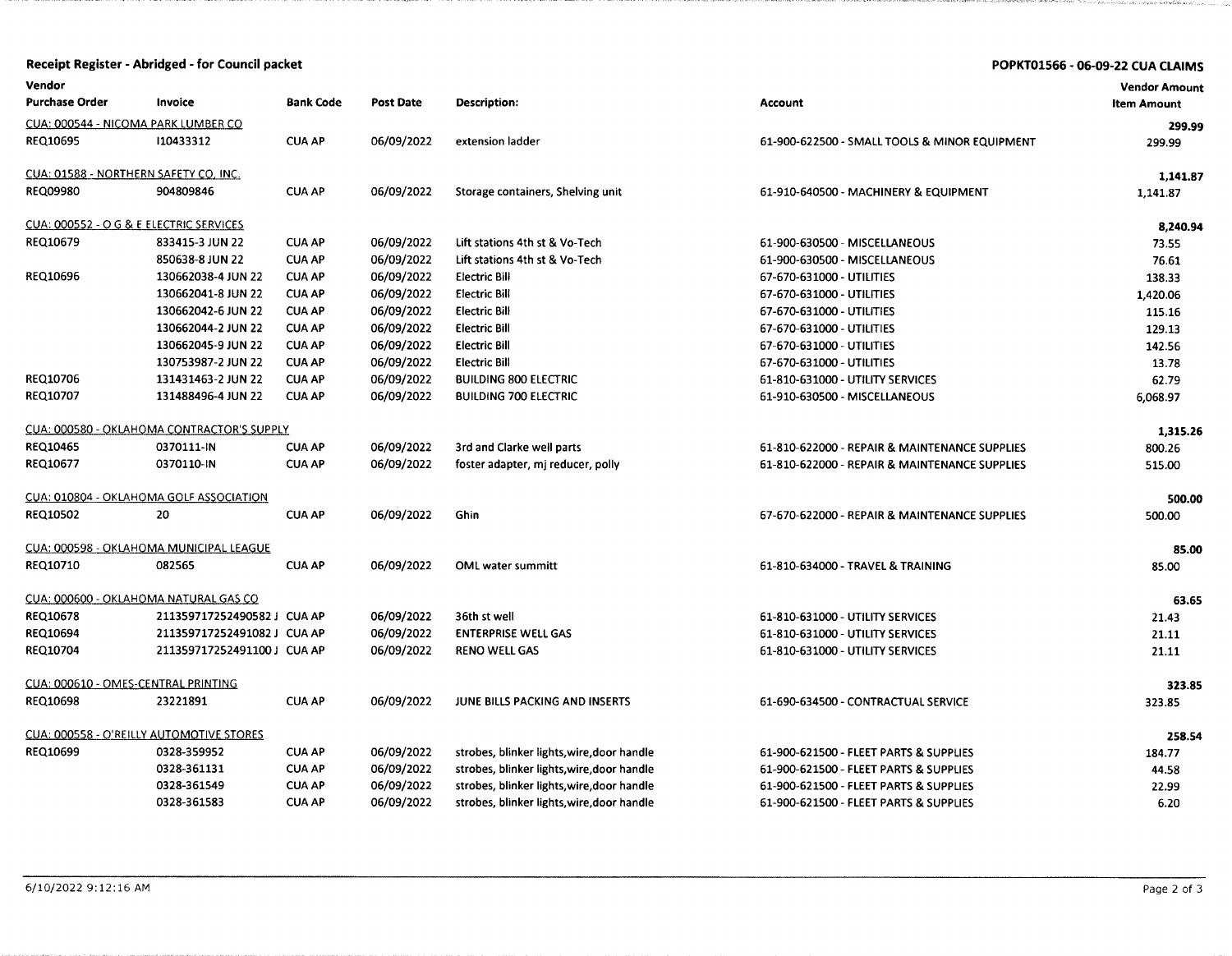| Receipt Register - Abridged - for Council packet<br>Vendor |                                                   |                  |                  |                           |                                | POPKT01566 - 06-09-22 CUA CLAIMS           |  |
|------------------------------------------------------------|---------------------------------------------------|------------------|------------------|---------------------------|--------------------------------|--------------------------------------------|--|
| <b>Purchase Order</b>                                      | Invoice                                           | <b>Bank Code</b> | <b>Post Date</b> | <b>Description:</b>       | <b>Account</b>                 | <b>Vendor Amount</b><br><b>Item Amount</b> |  |
| CUA: 01200 - TAYLORMADE GOLF COMPANY                       |                                                   |                  |                  |                           |                                | 782.00                                     |  |
| REQ10260                                                   | 35825764                                          | <b>CUA AP</b>    | 06/09/2022       | <b>Golf Balls</b>         | 67-670-631500 - COMMUNICATIONS | 445.20                                     |  |
|                                                            | 35857977                                          | <b>CUA AP</b>    | 06/09/2022       | <b>Golf Balls</b>         | 67-670-631500 - COMMUNICATIONS | 126.30                                     |  |
|                                                            | 35862640                                          | <b>CUA AP</b>    | 06/09/2022       | Golf Balls                | 67-670-631500 - COMMUNICATIONS | 210.50                                     |  |
| CUA: 01415 - TDS INTERNET SERVICE                          |                                                   |                  |                  |                           |                                | 312.71                                     |  |
| REQ10674                                                   | 4053900514 JUN 22                                 | <b>CUA AP</b>    | 06/09/2022       | Monthly Phone Line Bill   | 61-910-631500 - COMMUNICATIONS | 312.71                                     |  |
|                                                            | CUA: 02012 - UNIVERSAL SURVEYING AND MAPPING, LLC |                  |                  |                           |                                | 709.75                                     |  |
| REQ10722                                                   | 16725                                             | <b>CUA AP</b>    | 06/09/2022       | <b>OVERFLOW SURVEY</b>    | 61-810-630500 - MISCELLANEOUS  | 709.75                                     |  |
|                                                            | CUA: 010090 - WASTE CONNECTIONS OF OKLAHOMA       |                  |                  |                           |                                | 2,637.20                                   |  |
| REQ10680                                                   | 2603150V013                                       | <b>CUA AP</b>    | 06/09/2022       | sludge haul for april/may | 61-910-634501 - SLUDGE REMOVAL | 2,143.03                                   |  |
| REQ10682                                                   |                                                   | <b>CUA AP</b>    | 06/09/2022       | sludge haul for april/may | 61-910-630500 - MISCELLANEOUS  | 494.17                                     |  |

**Report Total:** 28,914.84

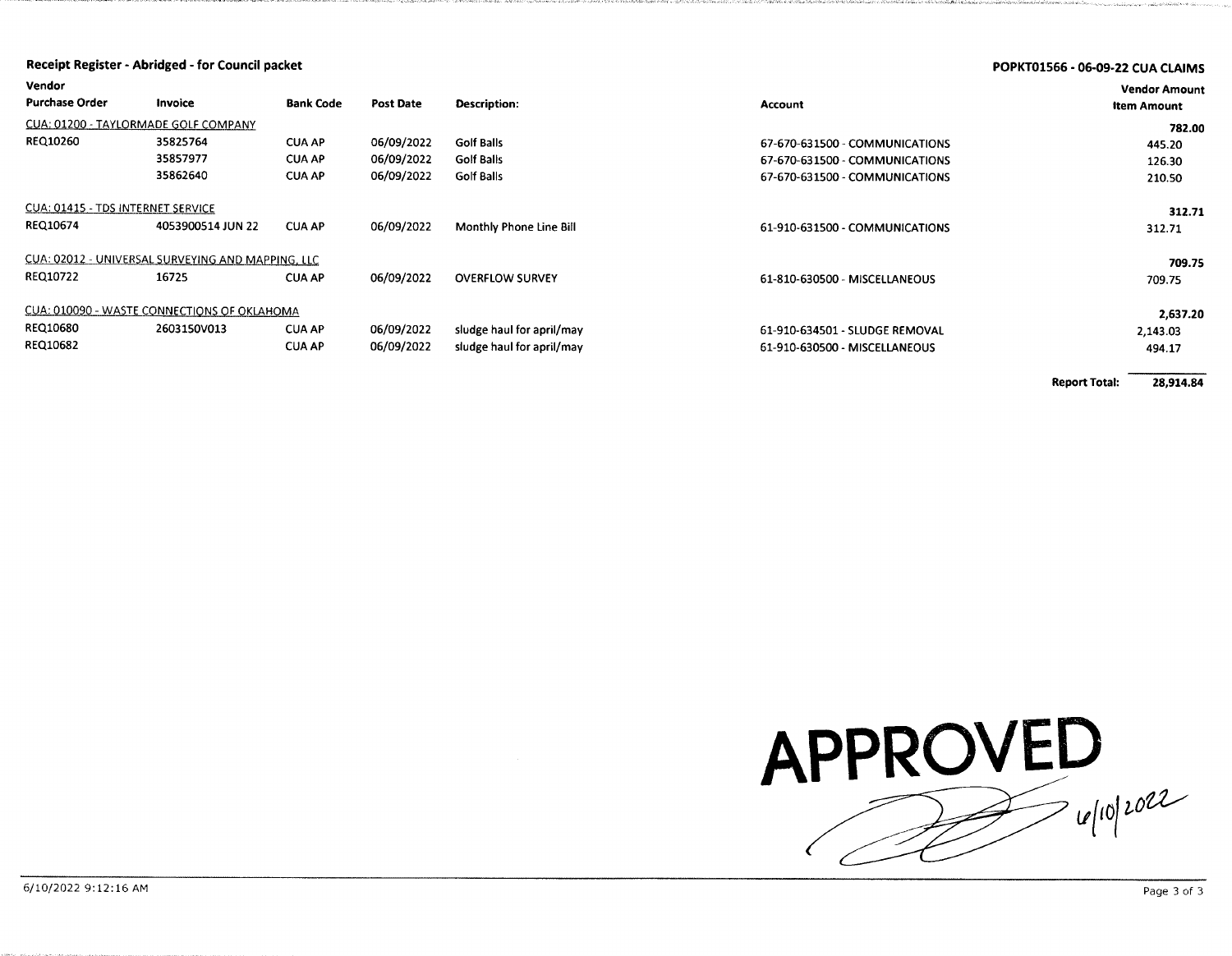# **Payroll Summary Register**

Choctaw, OK 6/17/2022 9:11:47 AM

## **Payroll Summary**

| Packet<br>Payroll Set                          | PYPKT02349 - 2022.06.17 POLICE PERSONAL BANK PAYOUT<br>Pay Period: 5/29/2022 - 6/11/2022<br>01 - CITY PAYROLL |                                      |                                |           |                                   |     |       |
|------------------------------------------------|---------------------------------------------------------------------------------------------------------------|--------------------------------------|--------------------------------|-----------|-----------------------------------|-----|-------|
| Department                                     |                                                                                                               | All - All Department Codes           |                                |           | <b>Employees Paid</b>             | 122 |       |
|                                                |                                                                                                               |                                      |                                |           |                                   |     |       |
| <b>Total Earnings</b>                          |                                                                                                               | 31,679.31                            | <b>Total Benefit Allowance</b> | 0.00      | Input Type                        |     | Count |
| <b>Total Deductions</b>                        |                                                                                                               | 2,534.36                             | <b>Total Employer Expenses</b> | 4,577.63  | Regular                           |     | 16    |
| <b>Total Taxes</b>                             |                                                                                                               | 4,133.97                             |                                |           |                                   |     |       |
|                                                |                                                                                                               |                                      | <b>Total Direct Deposits</b>   | 25,010.98 |                                   |     |       |
| Net Pay                                        |                                                                                                               | 25,010.98                            | <b>Total Check Amount</b>      | 0.00      |                                   |     |       |
|                                                |                                                                                                               |                                      |                                |           |                                   |     |       |
| Packet<br>PYPKT02359 - 2022.06.17 CITY PAYROLL |                                                                                                               |                                      |                                |           | Pay Period: 5/29/2022 - 6/11/2022 |     |       |
| Payroll Set                                    | 01 - CITY PAYROLL                                                                                             |                                      |                                |           |                                   |     |       |
| Department                                     | All - All Department Codes                                                                                    |                                      |                                |           | <b>Employees Paid</b>             | 122 |       |
|                                                |                                                                                                               |                                      |                                |           |                                   |     |       |
| <b>Total Earnings</b>                          |                                                                                                               | 98,858.81                            | <b>Total Benefit Allowance</b> | 0.00      | Input Type                        |     | Count |
| <b>Total Deductions</b>                        |                                                                                                               | 10,691.02                            | <b>Total Employer Expenses</b> | 35,328.11 | Regular                           |     | 66    |
| <b>Total Taxes</b>                             |                                                                                                               | 14, 146, 85                          |                                |           |                                   |     |       |
|                                                |                                                                                                               |                                      | <b>Total Direct Deposits</b>   | 73,363.22 |                                   |     |       |
| Net Pay                                        |                                                                                                               | 74,020.94                            | <b>Total Check Amount</b>      | 657.72    |                                   |     |       |
|                                                |                                                                                                               |                                      |                                |           |                                   |     |       |
| Packet                                         |                                                                                                               | PYPKT02361 - 2022.06.17 FIRE PAYROLL |                                |           | Pay Period: 6/6/2022 - 6/19/2022  |     |       |
| Payroll Set                                    | 01 - CITY PAYROLL                                                                                             |                                      |                                |           |                                   |     |       |
| Department                                     |                                                                                                               | All - All Department Codes           |                                |           | <b>Employees Paid</b>             | 122 |       |
|                                                |                                                                                                               |                                      |                                |           |                                   |     |       |
| <b>Total Earnings</b>                          |                                                                                                               | 16,230.14                            | <b>Total Benefit Allowance</b> | 0.00      | Input Type                        |     | Count |
| <b>Total Deductions</b>                        |                                                                                                               | 2,579.49                             | <b>Total Employer Expenses</b> | 7,008.53  | Regular                           |     | 9     |
| <b>Total Taxes</b>                             |                                                                                                               | 1,663.19                             |                                |           |                                   |     |       |
|                                                |                                                                                                               |                                      | <b>Total Direct Deposits</b>   | 11,987.46 |                                   |     |       |
| Net Pay                                        |                                                                                                               | 11,987.46                            | <b>Total Check Amount</b>      | 0.00      |                                   |     |       |
|                                                |                                                                                                               |                                      |                                |           |                                   |     |       |